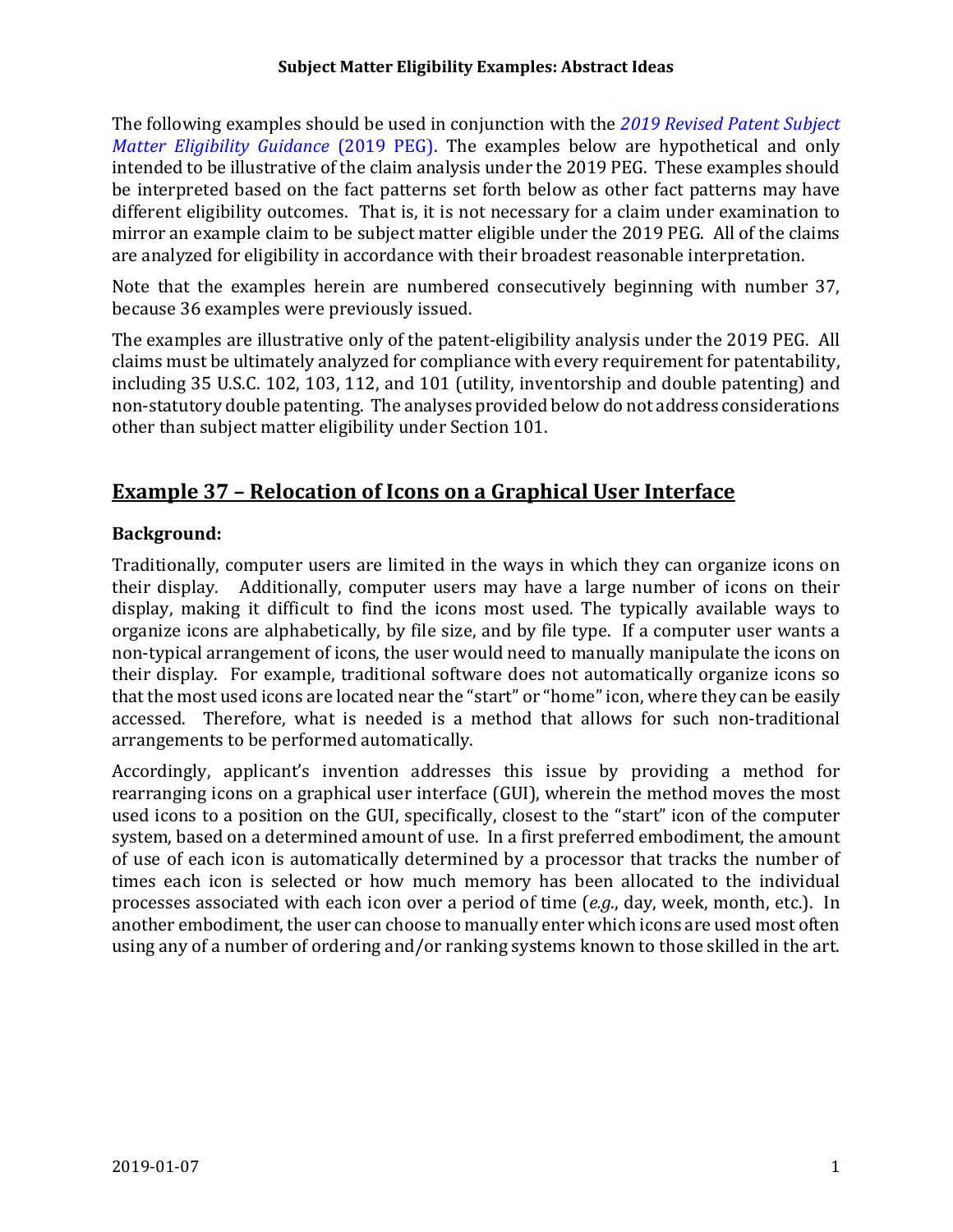## **Claim 1:**

A method of rearranging icons on a graphical user interface (GUI) of a computer system, the method comprising:

receiving, via the GUI, a user selection to organize each icon based on a specific criteria, wherein the specific criteria is an amount of use of each icon;

determining, by a processor, the amount of use of each icon over a predetermined period of time; and

automatically moving the most used icons to a position on the GUI closest to the start icon of the computer system based on the determined amount of use.

| <b>Step</b>                                                      | <b>Analysis</b>                                                                                                                                                                                                                                                                                                                                                                                                                                                                                                                                                                                                                                                                                                                                                                                                                           |
|------------------------------------------------------------------|-------------------------------------------------------------------------------------------------------------------------------------------------------------------------------------------------------------------------------------------------------------------------------------------------------------------------------------------------------------------------------------------------------------------------------------------------------------------------------------------------------------------------------------------------------------------------------------------------------------------------------------------------------------------------------------------------------------------------------------------------------------------------------------------------------------------------------------------|
| 1: Statutory Category?                                           | Yes. The claim recites a series of steps and,<br>therefore, is a process.                                                                                                                                                                                                                                                                                                                                                                                                                                                                                                                                                                                                                                                                                                                                                                 |
| 2A - Prong 1: Judicial Exception<br>Recited?                     | Yes. The claim recites the limitation of<br>determining the amount of use of each icon over<br>a predetermined period of time. This limitation,<br>as drafted, is a process that, under its broadest<br>reasonable interpretation, covers performance of<br>the limitation in the mind but for the recitation of<br>generic computer components. That is, other<br>than reciting "by a processor," nothing in the<br>claim element precludes the step from practically<br>being performed in the mind. For example, but<br>for the "by a processor" language, the claim<br>encompasses the user manually calculating the<br>amount of use of each icon. The mere nominal<br>recitation of a generic processor does not take<br>the claim limitation out of the mental processes<br>grouping. Thus, the claim recites a mental<br>process. |
| 2A - Prong 2: Integrated into a<br><b>Practical Application?</b> | Yes. The claim recites the combination of<br>additional elements of receiving, via a GUI, a user<br>selection to organize each icon based on the<br>amount of use of each icon, a processor for<br>performing the determining step, and<br>automatically moving the most used icons to a<br>position on the GUI closest to the start icon of the<br>computer system based on the determined<br>amount of use. The claim as a whole integrates<br>the mental process into a practical application.<br>Specifically, the additional elements recite a<br>specific manner of automatically displaying icons                                                                                                                                                                                                                                  |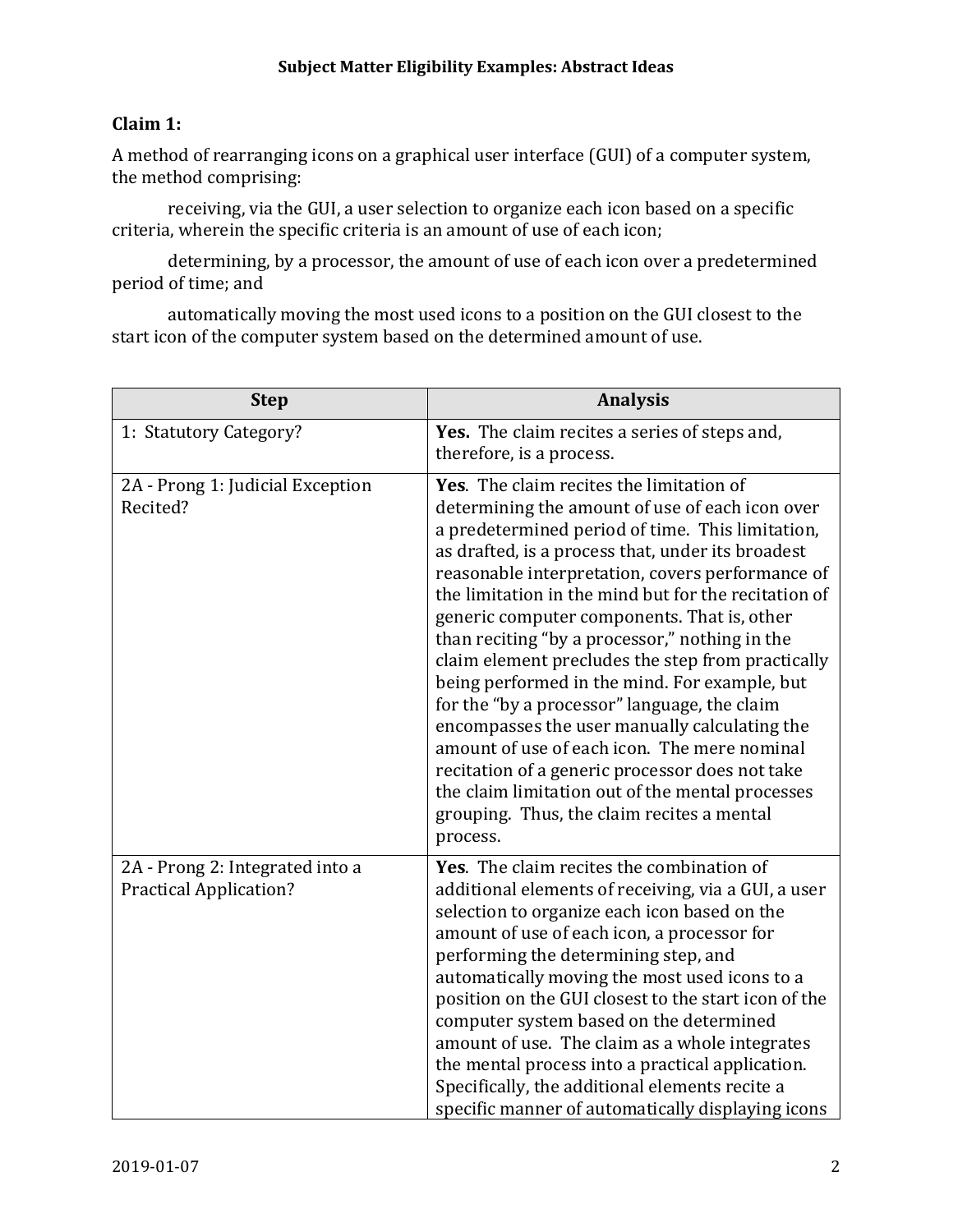|                                             | to the user based on usage which provides a<br>specific improvement over prior systems,<br>resulting in an improved user interface for<br>electronic devices. Thus, the claim is eligible<br>because it is not directed to the recited judicial<br>exception. |
|---------------------------------------------|---------------------------------------------------------------------------------------------------------------------------------------------------------------------------------------------------------------------------------------------------------------|
| 2B: Claim provides an Inventive<br>Concept? | N/A.                                                                                                                                                                                                                                                          |

### **Claim 2:**

A method of rearranging icons on a graphical user interface (GUI) of a computer system, the method comprising:

receiving, via the GUI, a user selection to organize each icon based on a specific criteria, wherein the specific criteria is an amount of use of each icon;

determining the amount of use of each icon using a processor that tracks how much memory has been allocated to each application associated with each icon over a predetermined period of time; and

automatically moving the most used icons to a position on the GUI closest to the start icon of the computer system based on the determined amount of use.

| <b>Step</b>                                  | <b>Analysis</b>                                                                                                                                                                                                                                                                                                                                                                                                                                                                                                                                                                                                                                                                                                                                                                                                                                                                                             |
|----------------------------------------------|-------------------------------------------------------------------------------------------------------------------------------------------------------------------------------------------------------------------------------------------------------------------------------------------------------------------------------------------------------------------------------------------------------------------------------------------------------------------------------------------------------------------------------------------------------------------------------------------------------------------------------------------------------------------------------------------------------------------------------------------------------------------------------------------------------------------------------------------------------------------------------------------------------------|
| 1: Statutory Category?                       | <b>Yes.</b> The claim recites a series of steps and,<br>therefore, is a process.                                                                                                                                                                                                                                                                                                                                                                                                                                                                                                                                                                                                                                                                                                                                                                                                                            |
| 2A - Prong 1: Judicial Exception<br>Recited? | <b>No.</b> The claim does not recite any of the judicial<br>exceptions enumerated in the 2019 PEG. For<br>instance, the claim does not recite a mental<br>process because the claim, under its broadest<br>reasonable interpretation, does not cover<br>performance in the mind but for the recitation of<br>generic computer components. For example, the<br>"determining step" now requires action by a<br>processor that cannot be practically applied in<br>the mind. In particular, the claimed step of<br>determining the amount of use of each icon by<br>tracking how much memory has been allocated<br>to each application associated with each icon<br>over a predetermined period of time is not<br>practically performed in the human mind, at least<br>because it requires a processor accessing<br>computer memory indicative of application<br>usage. Further, the claim does not recite any |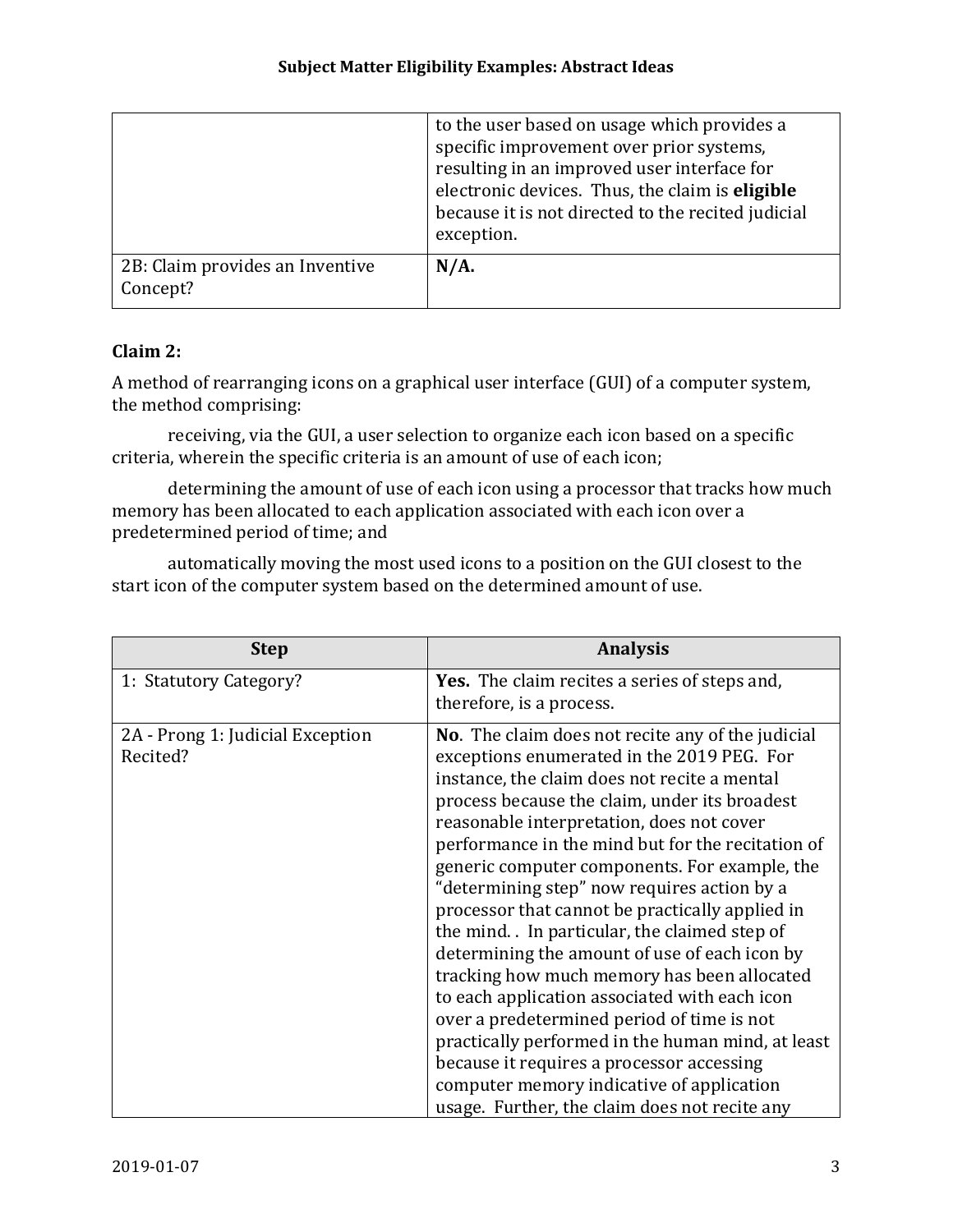|                                                                  | method of organizing human activity, such as a<br>fundamental economic concept or managing<br>interactions between people. Finally, the claim<br>does not recite a mathematical relationship,<br>formula, or calculation. Thus, the claim is<br>eligible because it does not recite a judicial<br>exception. |
|------------------------------------------------------------------|--------------------------------------------------------------------------------------------------------------------------------------------------------------------------------------------------------------------------------------------------------------------------------------------------------------|
| 2A - Prong 2: Integrated into a<br><b>Practical Application?</b> | $N/A$ .                                                                                                                                                                                                                                                                                                      |
| 2B: Claim provides an Inventive<br>Concept?                      | $N/A$ .                                                                                                                                                                                                                                                                                                      |

### **Claim 3:**

A method of ranking icons of a computer system, the method comprising:

determining, by a processor, the amount of use of each icon over a predetermined period of time; and

ranking the icons, by the processor, based on the determined amount of use.

| <b>Step</b>                                  | <b>Analysis</b>                                                                                                                                                                                                                                                                                                                                                                                                                                                                                                                                                                                                                                                                                                                                                                         |
|----------------------------------------------|-----------------------------------------------------------------------------------------------------------------------------------------------------------------------------------------------------------------------------------------------------------------------------------------------------------------------------------------------------------------------------------------------------------------------------------------------------------------------------------------------------------------------------------------------------------------------------------------------------------------------------------------------------------------------------------------------------------------------------------------------------------------------------------------|
| 1: Statutory Category?                       | Yes. The claim recites a series of steps and,<br>therefore, is a process.                                                                                                                                                                                                                                                                                                                                                                                                                                                                                                                                                                                                                                                                                                               |
| 2A - Prong 1: Judicial Exception<br>Recited? | Yes. The claim recites the limitations of<br>determining the amount of use of each icon over<br>a predetermined period of time and ranking the<br>icons based on the determined amount of use.<br>The determining limitation, as drafted, is a<br>process that, under its broadest reasonable<br>interpretation, covers performance of the<br>limitation in the mind but for the recitation of<br>generic computer components. That is, other<br>than reciting "by a processor," nothing in the<br>claim precludes the determining step from<br>practically being performed in the human mind.<br>For example, but for the "by a processor"<br>language, the claim encompasses the user<br>manually calculating the amount of use of each<br>icon. This limitation is a mental process. |
|                                              | The ranking limitations, as drafted, is also a<br>process that, under its broadest reasonable                                                                                                                                                                                                                                                                                                                                                                                                                                                                                                                                                                                                                                                                                           |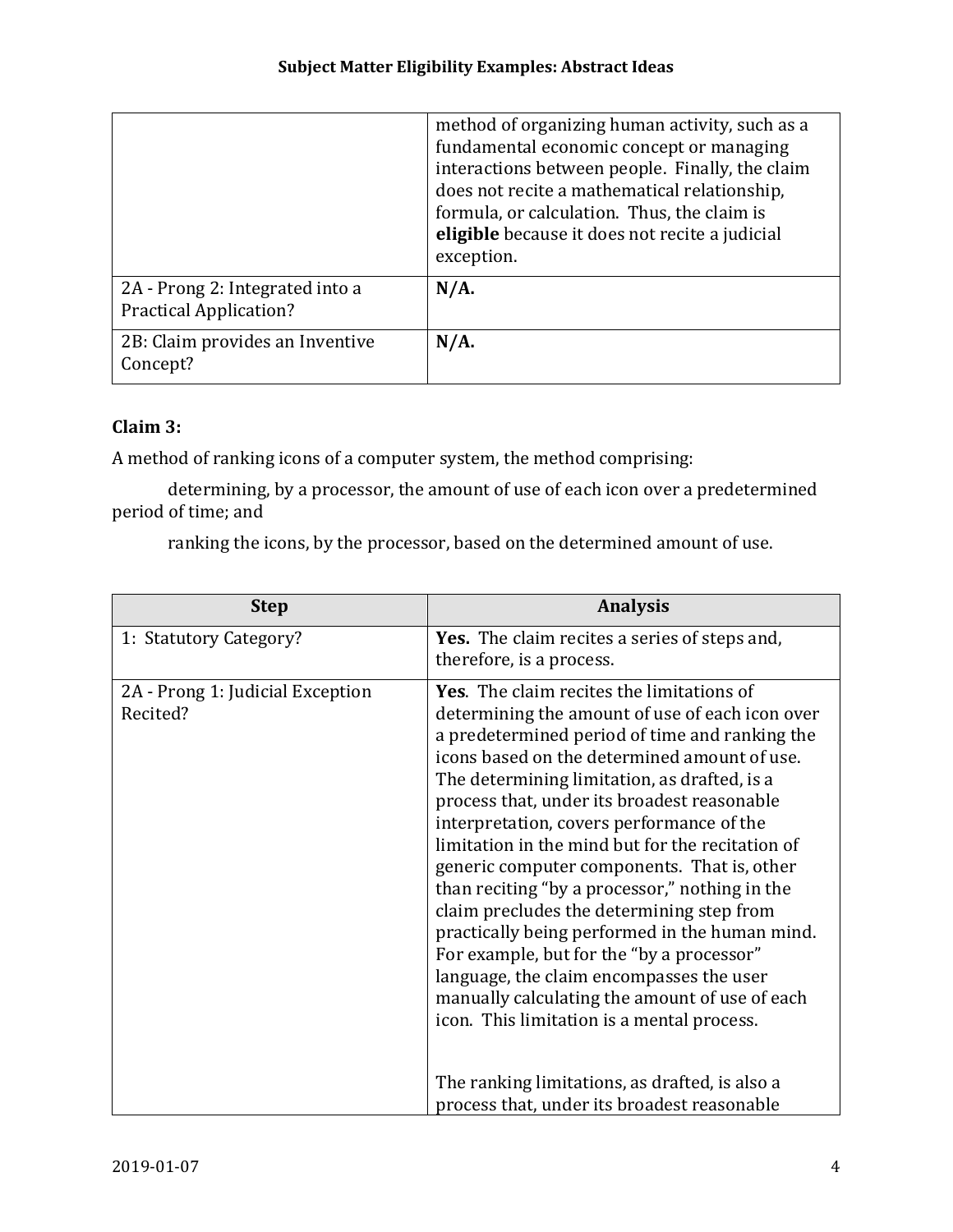|                                                                  | interpretation, covers performance of the<br>limitation in the mind but for the recitation of<br>generic computer components. That is, other<br>than reciting "by a processor," nothing in the<br>claim precludes the ranking step from practically<br>being performed in the human mind. For<br>example, but for the "by a processor" language,<br>the claim encompasses the user thinking that the<br>most-used icons should be ranked higher than<br>the least-used icons. Thus, this limitation is also a<br>mental process.                                                                                              |
|------------------------------------------------------------------|-------------------------------------------------------------------------------------------------------------------------------------------------------------------------------------------------------------------------------------------------------------------------------------------------------------------------------------------------------------------------------------------------------------------------------------------------------------------------------------------------------------------------------------------------------------------------------------------------------------------------------|
| 2A - Prong 2: Integrated into a<br><b>Practical Application?</b> | No. The claim recites one additional element:<br>that a processor is used to perform both the<br>ranking and determining steps.                                                                                                                                                                                                                                                                                                                                                                                                                                                                                               |
|                                                                  | The processor in both steps is recited at a high<br>level of generality, i.e., as a generic processor<br>performing a generic computer function of<br>processing data (the amount of use of each icon,<br>or the ranking of the icons based on the<br>determined amount of use). This generic<br>processor limitation is no more than mere<br>instructions to apply the exception using a<br>generic computer component. Accordingly, this<br>additional element does not integrate the<br>abstract idea into a practical application because<br>it does not impose any meaningful limits on<br>practicing the abstract idea. |
|                                                                  | The claim is directed to the abstract idea.                                                                                                                                                                                                                                                                                                                                                                                                                                                                                                                                                                                   |
| 2B: Claim provides an Inventive<br>Concept?                      | No. As discussed with respect to Step 2A Prong<br>Two, the additional element in the claim amounts<br>to no more than mere instructions to apply the<br>exception using a generic computer component.                                                                                                                                                                                                                                                                                                                                                                                                                         |
|                                                                  | The same analysis applies here in 2B, i.e., mere<br>instructions to apply an exception using a generic<br>computer component cannot integrate a judicial<br>exception into a practical application at Step 2A<br>or provide an inventive concept in Step 2B. The<br>claim is ineligible.                                                                                                                                                                                                                                                                                                                                      |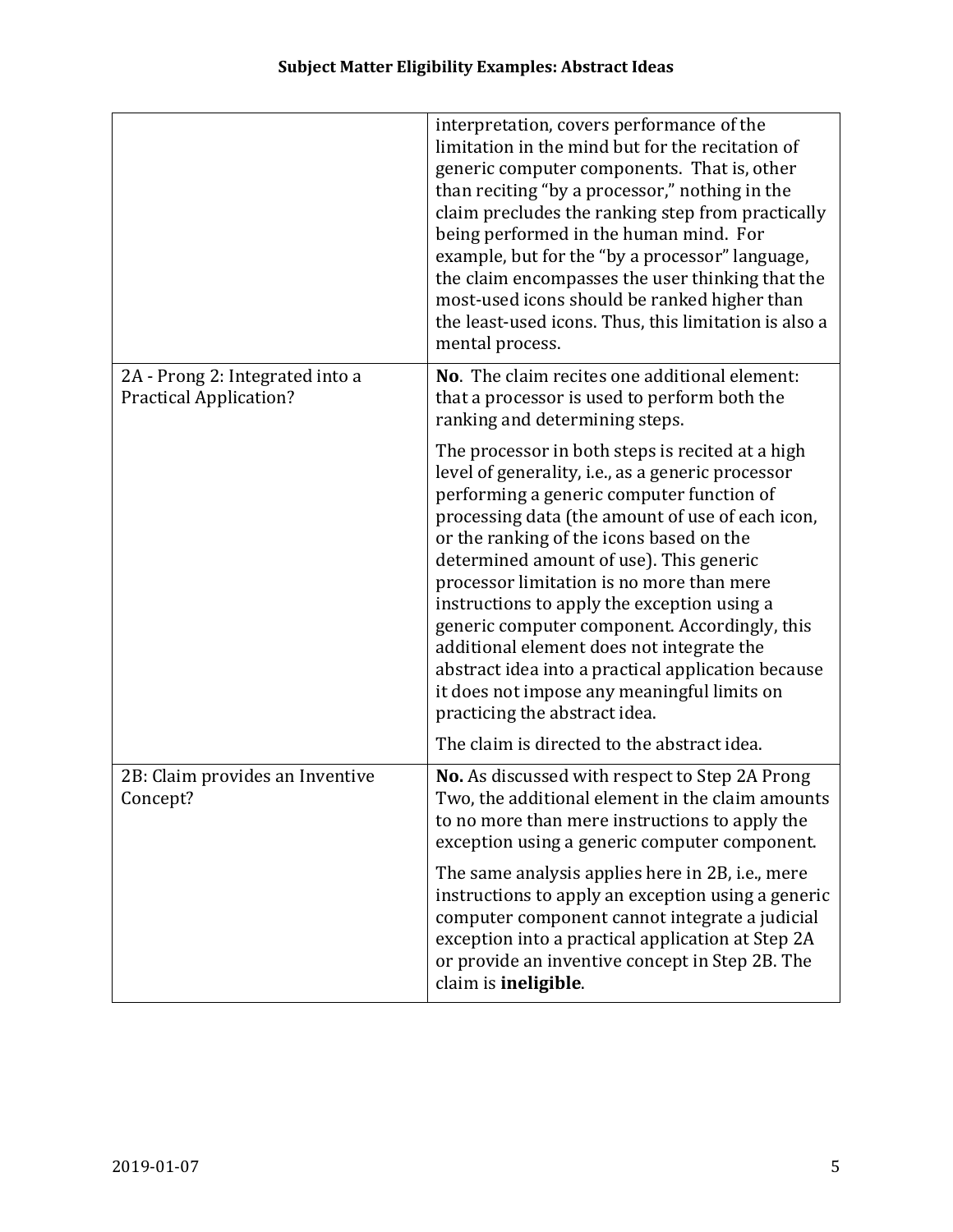## **Example 38 – Simulating an Analog Audio Mixer**

### **Background:**

Audiophiles are people interested in high-fidelity audio reproduction. For many, this means listening to music in its analog form, as digital audio files are considered to "lose" much of the sound quality in the conversion from analog to digital. Prior inventions attempted to create digital simulations of analog audio mixers to simulate the sounds from analog circuits. However, the prior art audio mixer simulations do not produce the same sound quality as the actual analog circuits.

Applicant's invention seeks to more closely replicate the sound quality of an analog audio mixer by accounting for the slight variances in analog circuit values that are generated during the circuit's manufacturing. By simulating these variances, a more authentic sound can be created that is preferential for the listener. The method begins with a model of an analog circuit representing an audio mixing console. The model includes a location of all the circuit elements within the circuit, an initial value for each of the circuit elements, and a manufacturing tolerance range for each of the circuit elements. A randomized working value of each element is then determined using a normally distributed pseudo random number generator (PRNG) based on the initial value of the circuit element and the manufacturing tolerance range. The model is then simulated using a bilinear transformation to create a digital representation of the analog circuit. This digital representation is then presented to the user through a graphical user interface as an operational digital audio mixer. The user can use the graphical user interface to test the sound quality of the digital representation. If the sound quality is not acceptable to the user, the user can generate new randomized working values for all the circuit elements and simulate another digital representation of the analog audio mixer.

## **Claim:**

A method for providing a digital computer simulation of an analog audio mixer comprising:

initializing a model of an analog circuit in the digital computer, said model including a location, initial value, and a manufacturing tolerance range for each of the circuit elements within the analog circuit;

generating a normally distributed first random value for each circuit element, using a pseudo random number generator, based on a respective initial value and manufacturing tolerance range; and

simulating a first digital representation of the analog circuit based on the first random value and the location of each circuit element within the analog circuit.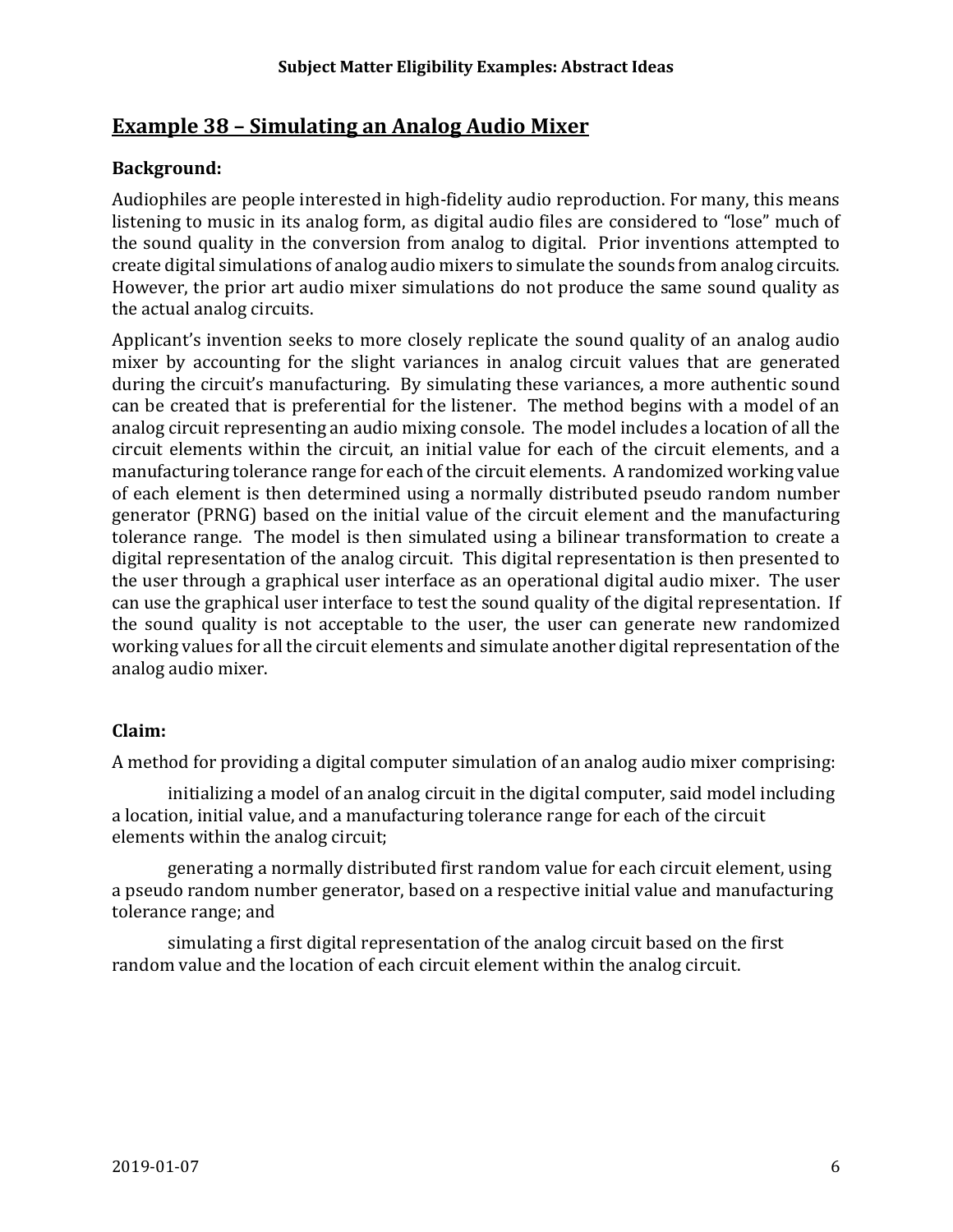| <b>Step</b>                                               | <b>Analysis</b>                                                                                                                                                                                                                                                                                                                                                                                                                                                                                                                                                                                                                                                                                                                               |
|-----------------------------------------------------------|-----------------------------------------------------------------------------------------------------------------------------------------------------------------------------------------------------------------------------------------------------------------------------------------------------------------------------------------------------------------------------------------------------------------------------------------------------------------------------------------------------------------------------------------------------------------------------------------------------------------------------------------------------------------------------------------------------------------------------------------------|
| 1: Statutory Category?                                    | Yes. The claim recites a series of steps and, therefore, is<br>a process.                                                                                                                                                                                                                                                                                                                                                                                                                                                                                                                                                                                                                                                                     |
| 2A - Prong 1: Judicial<br><b>Exception Recited?</b>       | <b>No.</b> The claim does not recite any of the judicial<br>exceptions enumerated in the 2019 PEG. The claim does<br>not recite a mathematical relationship, formula, or<br>calculation. While some of the limitations may be based<br>on mathematical concepts, the mathematical concepts<br>are not recited in the claims. With respect to mental<br>processes, the claim does not recite a mental process<br>because the steps are not practically performed in the<br>human mind. Finally, the claim does not recite a certain<br>method of organizing human activity such as a<br>fundamental economic concept or commercial and legal<br>interactions. The claim is <b>eligible</b> because it does not<br>recite a judicial exception. |
| 2A - Prong 2: Integrated into<br>a Practical Application? | $N/A$ .                                                                                                                                                                                                                                                                                                                                                                                                                                                                                                                                                                                                                                                                                                                                       |
| 2B: Claim provides an<br><b>Inventive Concept?</b>        | $N/A$ .                                                                                                                                                                                                                                                                                                                                                                                                                                                                                                                                                                                                                                                                                                                                       |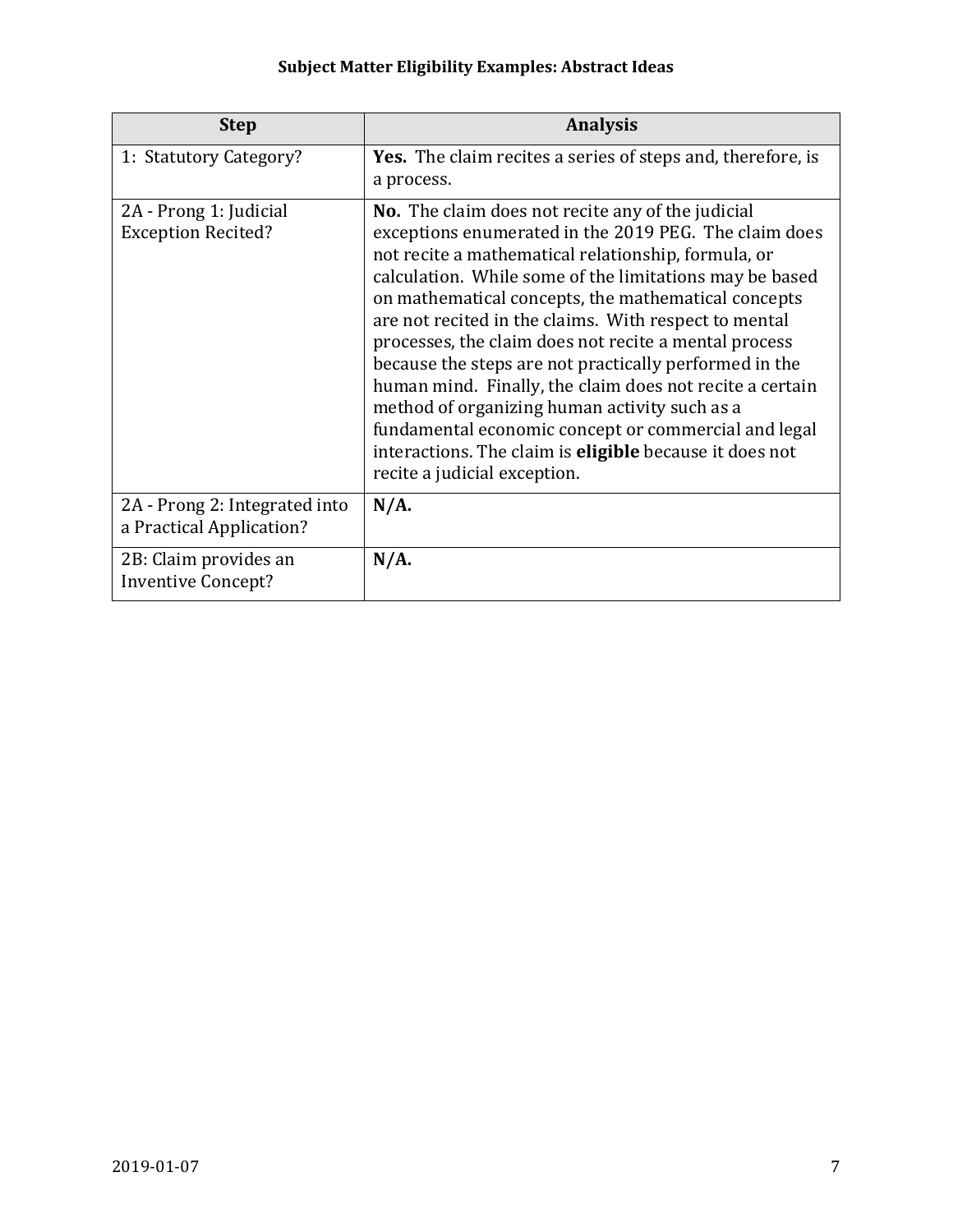## **Example 39 - Method for Training a Neural Network for Facial Detection**

## **Background:**

Facial detection is a computer technology for identifying human faces in digital images. This technology has several different potential uses, ranging from tagging pictures in social networking sites to security access control. Some prior methods use neural networks to perform facial detection. A neural network is a framework of machine learning algorithms that work together to classify inputs based on a previous training process. In facial detection, a neural network classifies images as either containing a human face or not, based upon the model being previously trained on a set of facial and non-facial images. However, these prior methods suffer from the inability to robustly detect human faces in images where there are shifts, distortions, and variations in scale and rotation of the face pattern in the image.

Applicant's invention addresses this issue by using a combination of features to more robustly detect human faces. The first feature is the use of an expanded training set of facial images to train the neural network. This expanded training set is developed by applying mathematical transformation functions on an acquired set of facial images. These mathematical transformation functions on an acquired set of facial images. transformations can include affine transformations, for example, rotating, shifting, or mirroring or filtering transformations, for example, smoothing or contrast reduction. The neural networks are then trained with this expanded training set using stochastic learning with backpropagation which is a type of machine learning algorithm that uses the gradient of a mathematical loss function to adjust the weights of the network. Unfortunately, the introduction of an expanded training set increases false positives when classifying non-facial images. Accordingly, the second feature of applicant's invention is the minimization of these false positives by performing an iterative training algorithm, in which the system is retrained with an updated training set containing the false positives produced after face detection has been performed on a set of non-facial images. This combination of features provides a robust face detection model that can detect faces in distorted images while limiting the number of false positives.

#### **Claim:**

A computer-implemented method of training a neural network for facial detection comprising:

collecting a set of digital facial images from a database;

applying one or more transformations to each digital facial image including mirroring, rotating, smoothing, or contrast reduction to create a modified set of digital facial images;

creating a first training set comprising the collected set of digital facial images, the modified set of digital facial images, and a set of digital non-facial images;

training the neural network in a first stage using the first training set;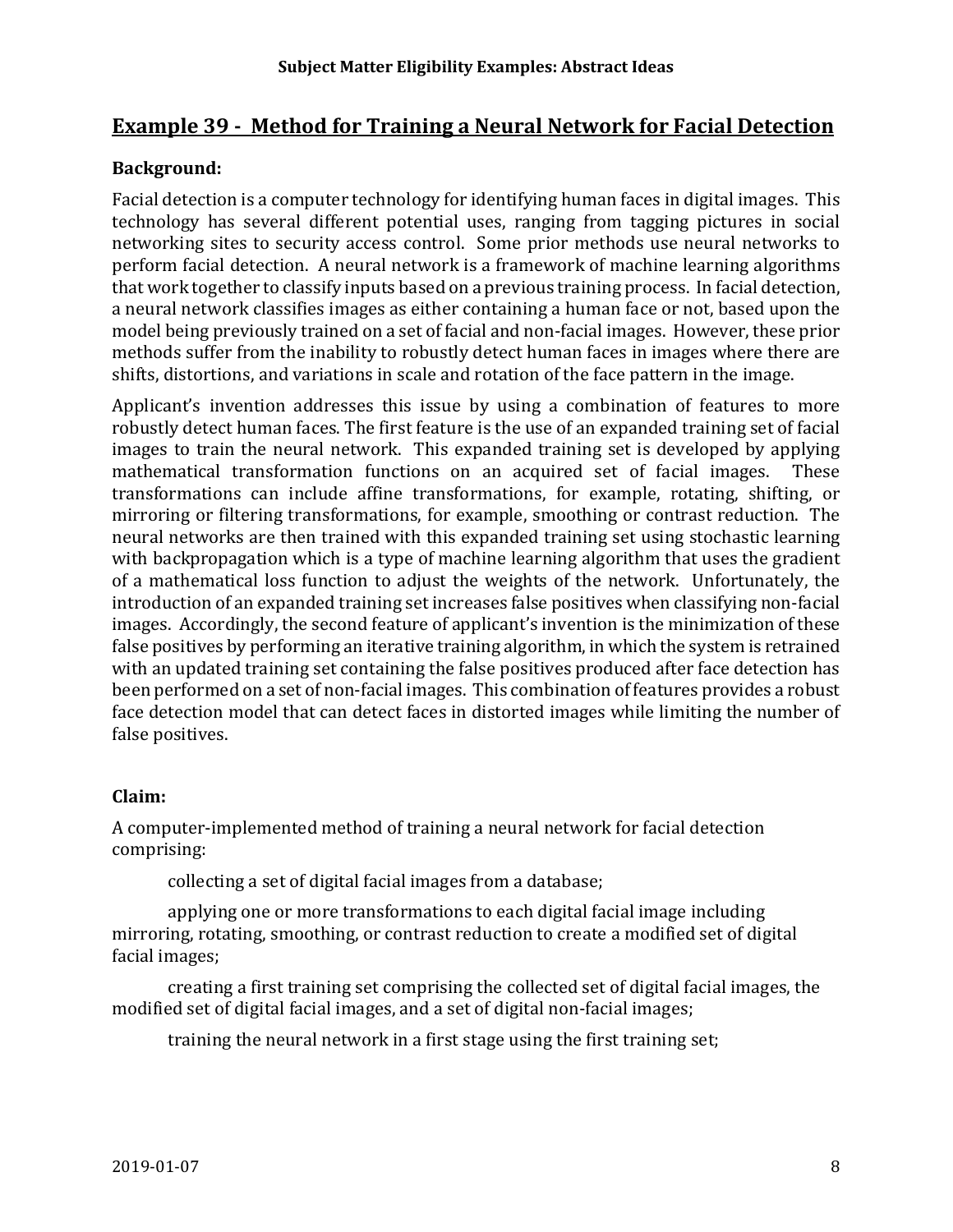#### **Subject Matter Eligibility Examples: Abstract Ideas**

creating a second training set for a second stage of training comprising the first training set and digital non-facial images that are incorrectly detected as facial images after the first stage of training; and

| <b>Step</b>                                                      | <b>Analysis</b>                                                                                                                                                                                                                                                                                                                                                                                                                                                                                                                                                                                                                                                                                                                     |
|------------------------------------------------------------------|-------------------------------------------------------------------------------------------------------------------------------------------------------------------------------------------------------------------------------------------------------------------------------------------------------------------------------------------------------------------------------------------------------------------------------------------------------------------------------------------------------------------------------------------------------------------------------------------------------------------------------------------------------------------------------------------------------------------------------------|
| 1: Statutory Category?                                           | Yes. The claim recites a series of steps and, therefore,<br>is a process.                                                                                                                                                                                                                                                                                                                                                                                                                                                                                                                                                                                                                                                           |
| 2A - Prong 1: Judicial<br><b>Exception Recited?</b>              | <b>No.</b> The claim does not recite any of the judicial<br>exceptions enumerated in the 2019 PEG. For instance,<br>the claim does not recite any mathematical<br>relationships, formulas, or calculations. While some of<br>the limitations may be based on mathematical<br>concepts, the mathematical concepts are not recited in<br>the claims. Further, the claim does not recite a mental<br>process because the steps are not practically<br>performed in the human mind. Finally, the claim does<br>not recite any method of organizing human activity<br>such as a fundamental economic concept or managing<br>interactions between people. Thus, the claim is<br>eligible because it does not recite a judicial exception. |
| 2A - Prong 2: Integrated into a<br><b>Practical Application?</b> | $N/A$ .                                                                                                                                                                                                                                                                                                                                                                                                                                                                                                                                                                                                                                                                                                                             |
| 2B: Claim provides an<br><b>Inventive Concept?</b>               | $N/A$ .                                                                                                                                                                                                                                                                                                                                                                                                                                                                                                                                                                                                                                                                                                                             |

training the neural network in a second stage using the second training set.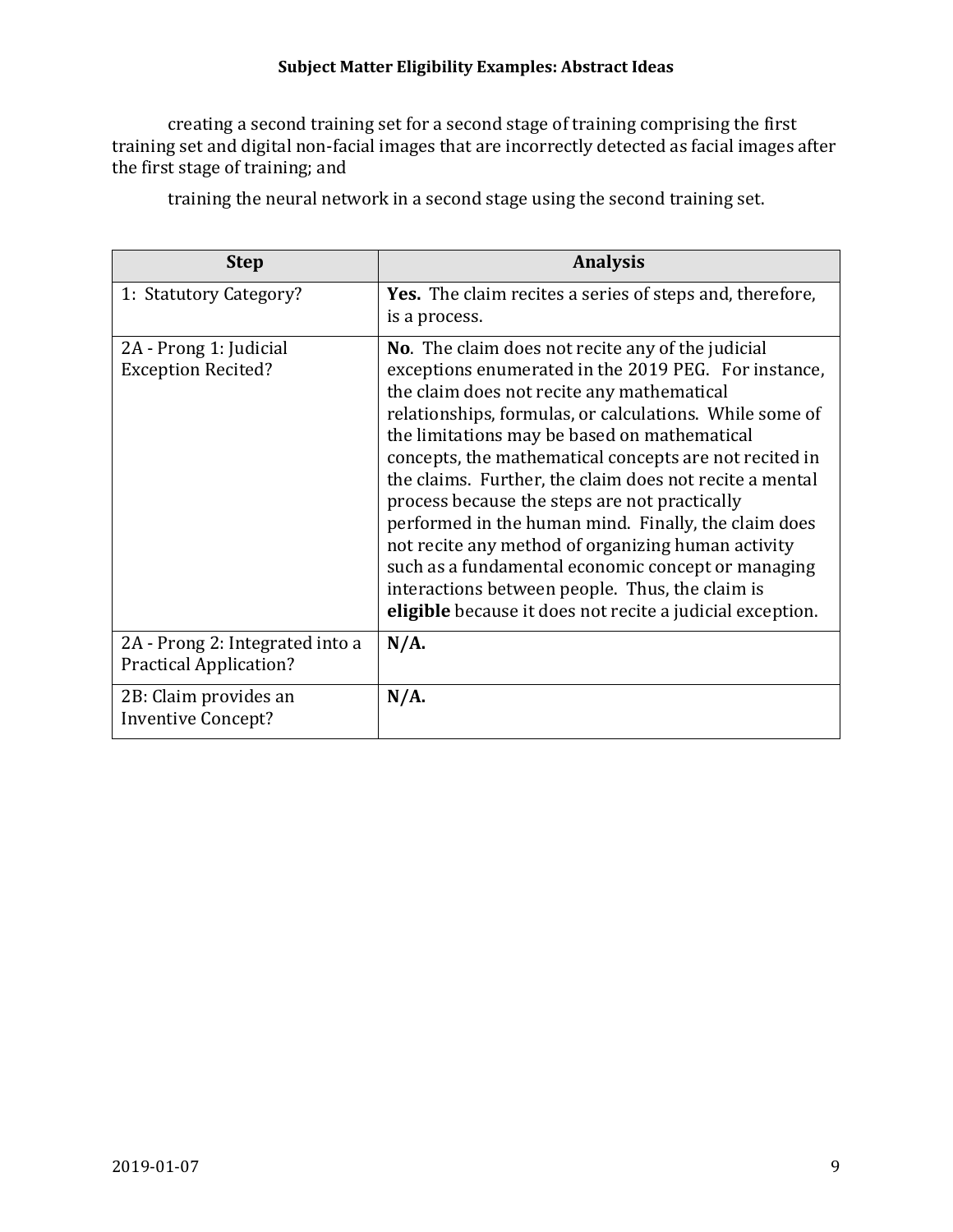# **Example 40 – Adaptive Monitoring of Network Traffic Data**

## **Background:**

Network visibility tools enable close monitoring of computer network traffic, applications, performance, and resources. The data acquired through these network visibility tools is extremely useful in optimizing network performance, resolving network issues, and improving network security. One industry standard network visibility protocol is NetFlow. In a typical setup, a NetFlow exporter generates and exports network traffic statistics (in the form of NetFlow records) to at least one NetFlow collector that analyzes the statistics. Because NetFlow records are very large, the continual generation and export of NetFlow records in such a setup substantially increases the traffic volume on the network, which hinders network performance. Moreover, continual analysis of the network is not always necessary when the network is performing under normal conditions.

Applicant's invention addresses this issue by varying the amount of network data collected based on monitored events in the network. That is, the system will only collect NetFlow protocol data and export a NetFlow record when abnormal network conditions are detected. In practice, during normal network conditions, a network appliance collects network data relating to network traffic passing through the network appliance. This network data, for example, could include network delay, packet loss, or jitter. Periodically, the network data is compared to a predefined quality threshold. If this network data is greater than the predefined quality threshold, an abnormal condition is detected. When an abnormal condition is present, the system begins collecting NetFlow protocol data, which can later be used for analyzing the abnormal condition. During this time, the network appliance continues to monitor the network conditions (*i.e.*, comparing collected network data to the predetermined quality threshold) and when the abnormal condition no longer exists, NetFlow protocol data is no longer collected.

#### **Claim 1:**

A method for adaptive monitoring of traffic data through a network appliance connected between computing devices in a network, the method comprising:

collecting, by the network appliance, traffic data relating to the network traffic passing through the network appliance, the traffic data comprising at least one of network delay, packet loss, or jitter;

comparing, by the network appliance, at least one of the collected traffic data to a predefined threshold; and

collecting additional traffic data relating to the network traffic when the collected traffic data is greater than the predefined threshold, the additional traffic data comprising Netflow protocol data.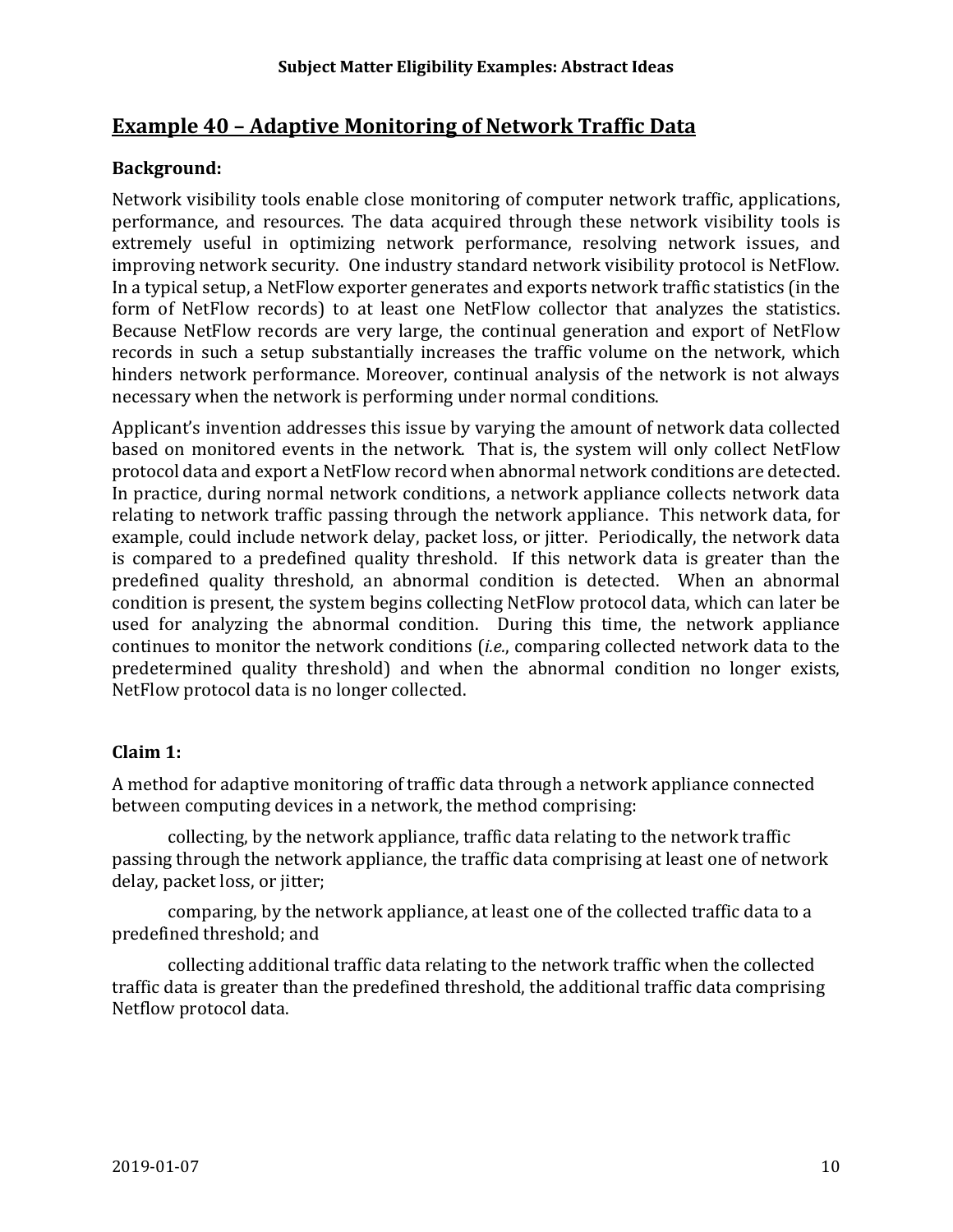| <b>Step</b>                                               | <b>Analysis</b>                                                                                                                                                                                                                                                                                                                                                                                                                                                                                                                                                                                                                                                                                                                                                                                                                                                                                                                                                                                                                                                                                                                                                                                                                                                                     |
|-----------------------------------------------------------|-------------------------------------------------------------------------------------------------------------------------------------------------------------------------------------------------------------------------------------------------------------------------------------------------------------------------------------------------------------------------------------------------------------------------------------------------------------------------------------------------------------------------------------------------------------------------------------------------------------------------------------------------------------------------------------------------------------------------------------------------------------------------------------------------------------------------------------------------------------------------------------------------------------------------------------------------------------------------------------------------------------------------------------------------------------------------------------------------------------------------------------------------------------------------------------------------------------------------------------------------------------------------------------|
| 1: Statutory Category?                                    | Yes. The claim recites a series of steps and, therefore, is<br>a process.                                                                                                                                                                                                                                                                                                                                                                                                                                                                                                                                                                                                                                                                                                                                                                                                                                                                                                                                                                                                                                                                                                                                                                                                           |
| 2A - Prong 1: Judicial<br><b>Exception Recited?</b>       | Yes. The claim recites the limitation of comparing at<br>least one of the collected traffic data to a predefined<br>threshold. This limitation, as drafted, is a process that,<br>under its broadest reasonable interpretation, covers<br>performance of the limitation in the mind but for the<br>recitation of generic computer components. That is,<br>other than reciting "by the network appliance," nothing<br>in the claim element precludes the step from practically<br>being performed in the mind. For example, but for the<br>"by the network appliance" language, the claim<br>encompasses a user simply comparing the collected<br>packet loss data to a predetermined acceptable quality<br>percentage in his/her mind. The mere nominal recitation<br>of a generic network appliance does not take the claim<br>limitation out of the mental processes grouping. Thus,<br>the claim recites a mental process.                                                                                                                                                                                                                                                                                                                                                       |
| 2A - Prong 2: Integrated into<br>a Practical Application? | Yes. The claim recites the combination of additional<br>elements of collecting at least one of network delay,<br>packet loss, or jitter relating to the network traffic<br>passing through the network appliance, and collecting<br>additional Netflow protocol data relating to the network<br>traffic when the collected network delay, packet loss, or<br>jitter is greater than the predefined threshold. Although<br>each of the collecting steps analyzed individually may be<br>viewed as mere pre- or post-solution activity, the claim<br>as a whole is directed to a particular improvement in<br>collecting traffic data. Specifically, the method limits<br>collection of additional Netflow protocol data to when<br>the initially collected data reflects an abnormal condition,<br>which avoids excess traffic volume on the network and<br>hindrance of network performance. The collected data<br>can then be used to analyze the cause of the abnormal<br>condition. This provides a specific improvement over<br>prior systems, resulting in improved network<br>monitoring. The claim as a whole integrates the mental<br>process into a practical application. Thus, the claim is<br>eligible because it is not directed to the recited judicial<br>exception. |
| 2B: Claim provides an<br><b>Inventive Concept?</b>        | $N/A$ .                                                                                                                                                                                                                                                                                                                                                                                                                                                                                                                                                                                                                                                                                                                                                                                                                                                                                                                                                                                                                                                                                                                                                                                                                                                                             |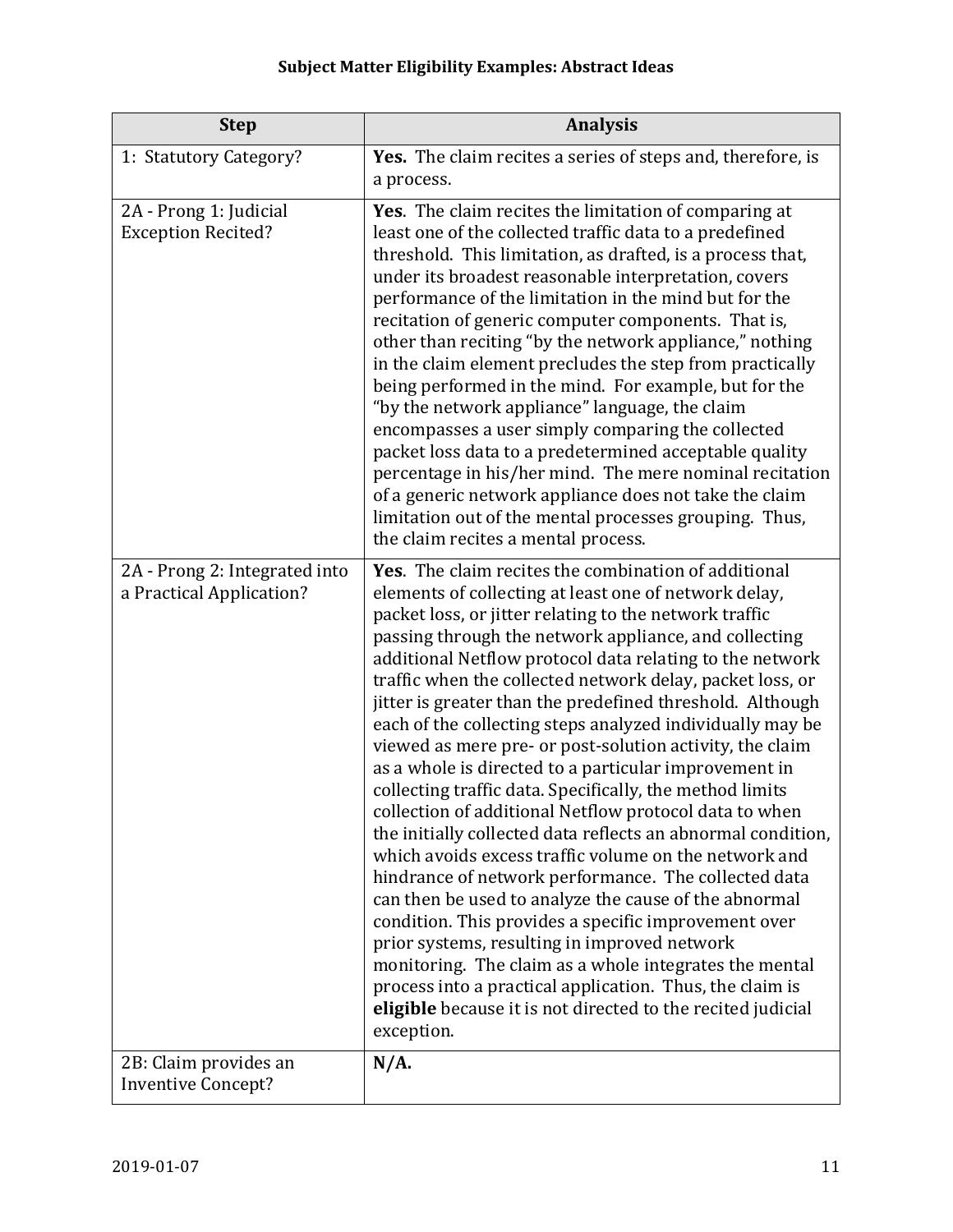## **Claim 2:**

A method for monitoring of traffic data through a network appliance connected between computing devices in a network, the method comprising:

collecting, by the network appliance, traffic data relating to the network traffic passing through the network appliance, the traffic data comprising at least one of network delay, packet loss, or jitter; and

comparing, by the network appliance, at least one of the collected traffic data to a predefined threshold.

| <b>Step</b>                                                         | <b>Analysis</b>                                                                                                                                                                                                                                                                                                                                                                                                                                                                                                                                                                                                                                                                                                                                                                                                                                                                                                            |
|---------------------------------------------------------------------|----------------------------------------------------------------------------------------------------------------------------------------------------------------------------------------------------------------------------------------------------------------------------------------------------------------------------------------------------------------------------------------------------------------------------------------------------------------------------------------------------------------------------------------------------------------------------------------------------------------------------------------------------------------------------------------------------------------------------------------------------------------------------------------------------------------------------------------------------------------------------------------------------------------------------|
| 1: Statutory Category?                                              | Yes. The claim recites a series of steps and, therefore, is a<br>process.                                                                                                                                                                                                                                                                                                                                                                                                                                                                                                                                                                                                                                                                                                                                                                                                                                                  |
| 2A - Prong 1: Judicial<br><b>Exception Recited?</b>                 | Yes. The claim recites the limitation of comparing at least one<br>of the collected traffic data to a predefined threshold. This<br>limitation, as drafted, is a process that, under its broadest<br>reasonable interpretation, covers performance of the limitation<br>in the mind but for the recitation of generic computer<br>components. That is, other than reciting "by the network<br>appliance," nothing in the claim element precludes the step<br>from practically being performed in the mind. For example, but<br>for the "by the network appliance" language, the claim<br>encompasses a user simply comparing the collected packet loss<br>data to a predetermined acceptable quality percentage in<br>his/her mind. The mere nominal recitation of a generic<br>network appliance does not take the claim limitation out of the<br>mental processes grouping. Thus, the claim recites a mental<br>process. |
| 2A - Prong 2:<br>Integrated into a<br><b>Practical Application?</b> | No. The claim recites two additional elements: collecting at<br>least one of network delay, packet loss, or jitter relating to the<br>network traffic passing through the network appliance, and<br>that a generic network appliance performs the comparing step.<br>The collecting step is recited at a high level of generality (i.e., as<br>a general means of gathering network traffic data for use in the<br>comparison step), and amounts to mere data gathering, which<br>is a form of insignificant extra-solution activity. The network<br>appliance that performs the comparison step is also recited at a<br>high level of generality, and merely automates the comparison<br>step. Each of the additional limitations is no more than mere<br>instructions to apply the exception using a generic computer<br>component (the network appliance).                                                              |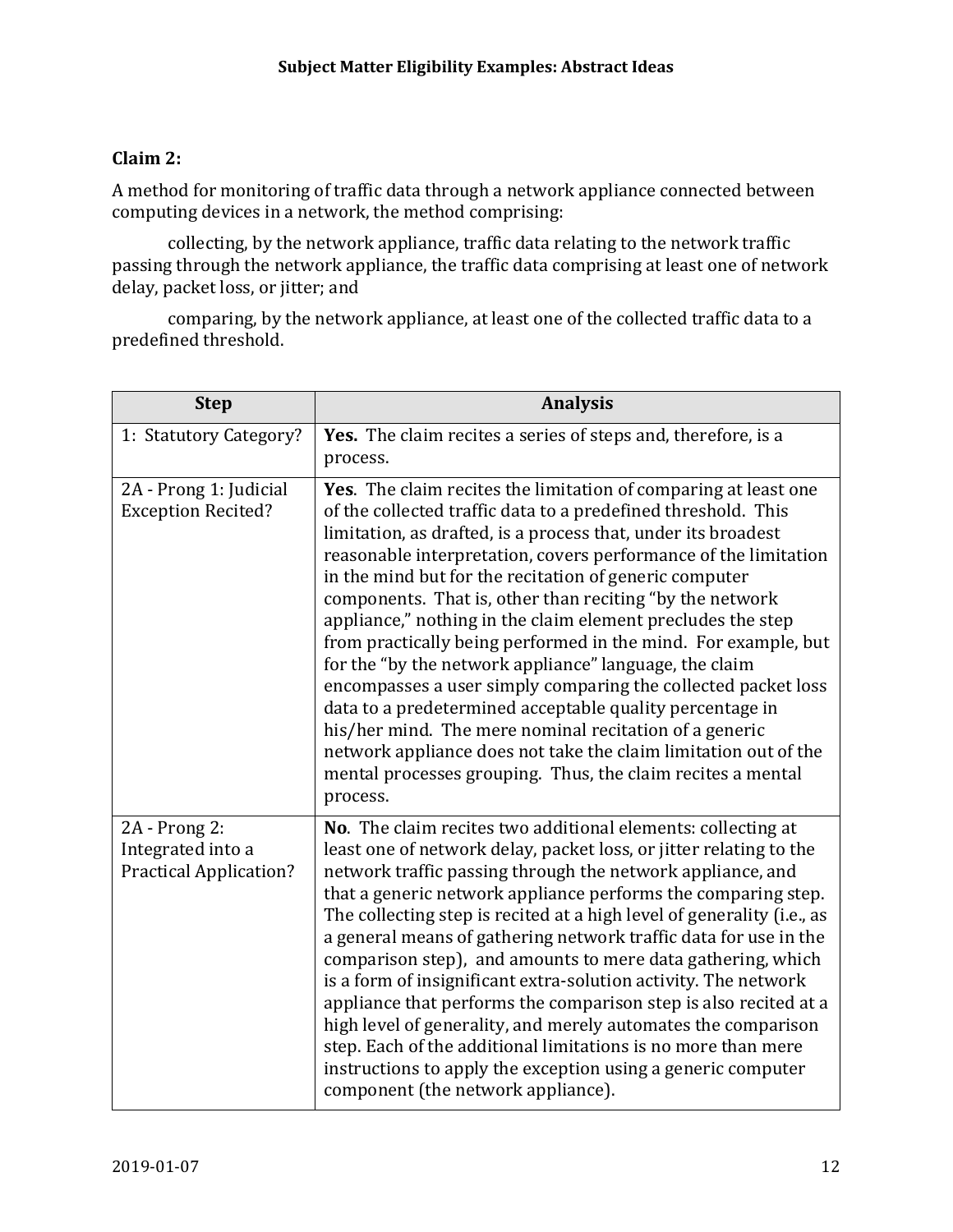|                                                    | The combination of these additional elements is no more than<br>mere instructions to apply the exception using a generic<br>computer component (the network appliance). Accordingly,<br>even in combination, these additional elements do not integrate<br>the abstract idea into a practical application because they do<br>not impose any meaningful limits on practicing the abstract<br>idea.                                                                                                                                                                                                                                                                                                                                                                                                                                                                                                                                                                                                                         |
|----------------------------------------------------|---------------------------------------------------------------------------------------------------------------------------------------------------------------------------------------------------------------------------------------------------------------------------------------------------------------------------------------------------------------------------------------------------------------------------------------------------------------------------------------------------------------------------------------------------------------------------------------------------------------------------------------------------------------------------------------------------------------------------------------------------------------------------------------------------------------------------------------------------------------------------------------------------------------------------------------------------------------------------------------------------------------------------|
|                                                    | The claim is directed to the abstract idea.                                                                                                                                                                                                                                                                                                                                                                                                                                                                                                                                                                                                                                                                                                                                                                                                                                                                                                                                                                               |
| 2B: Claim provides an<br><b>Inventive Concept?</b> | No. As discussed with respect to Step 2A Prong Two, the<br>additional elements in the claim amount to no more than mere<br>instructions to apply the exception using a generic computer<br>component. The same analysis applies here in 2B, i.e., mere<br>instructions to apply an exception on a generic computer<br>cannot integrate a judicial exception into a practical application<br>at Step 2A or provide an inventive concept in Step 2B.                                                                                                                                                                                                                                                                                                                                                                                                                                                                                                                                                                        |
|                                                    | Under the 2019 PEG, a conclusion that an additional element is<br>insignificant extra-solution activity in Step 2A should be re-<br>evaluated in Step 2B. Here, the collecting step was considered<br>to be extra-solution activity in Step 2A, and thus it is re-<br>evaluated in Step 2B to determine if it is more than what is<br>well-understood, routine, conventional activity in the field. The<br>background of the example does not provide any indication<br>that the network appliance is anything other than a generic, off-<br>the-shelf computer component, and the Symantec, TLI, and OIP<br>Techs. court decisions cited in MPEP 2106.05(d)(II) indicate<br>that mere collection or receipt of data over a network is a well-<br>understood, routine, and conventional function when it is<br>claimed in a merely generic manner (as it is here). Accordingly,<br>a conclusion that the collecting step is well-understood,<br>routine, conventional activity is supported under Berkheimer<br>Option 2. |
|                                                    | For these reasons, there is no inventive concept in the claim,<br>and thus it is ineligible.                                                                                                                                                                                                                                                                                                                                                                                                                                                                                                                                                                                                                                                                                                                                                                                                                                                                                                                              |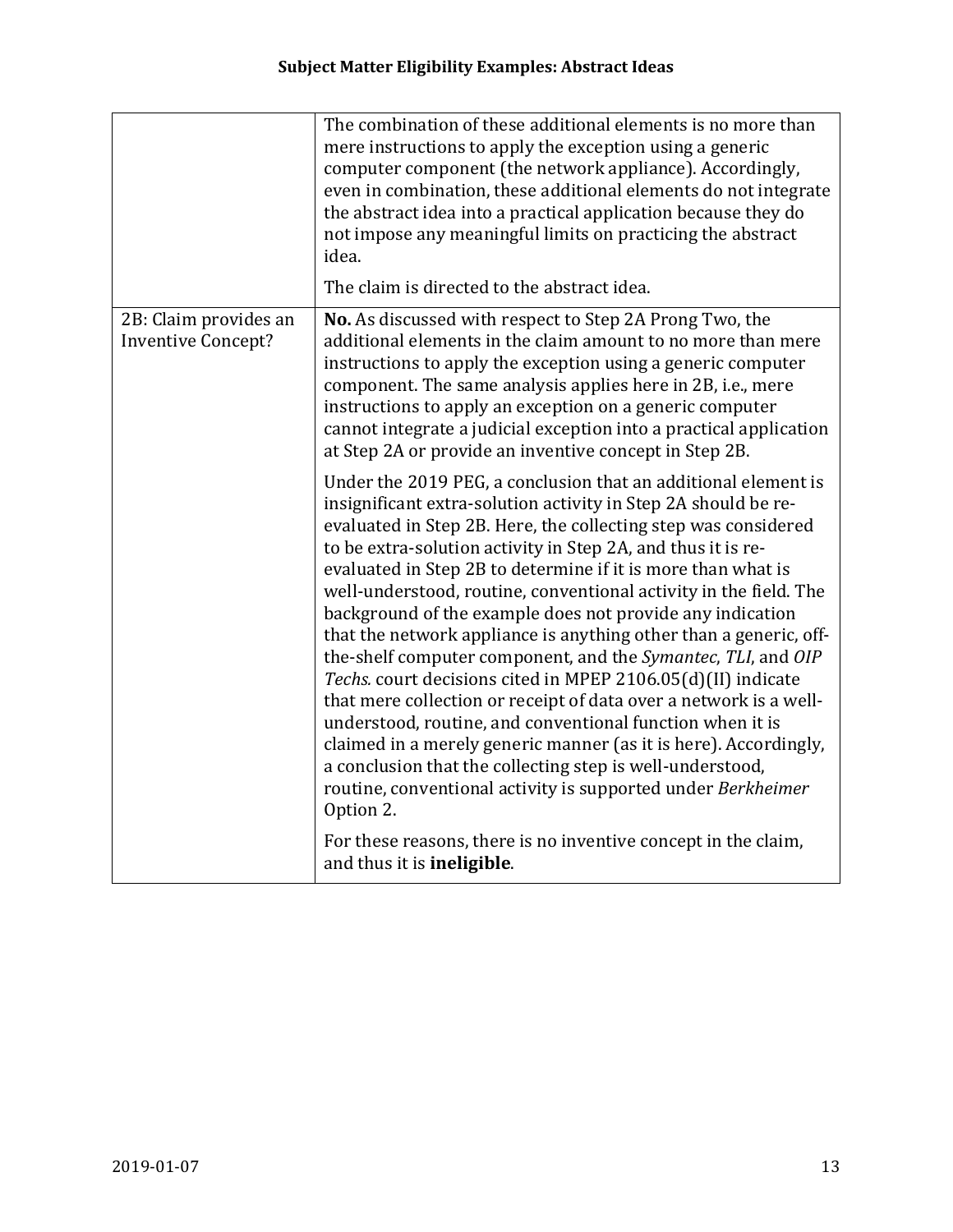# **Example 41 – Cryptographic Communications**

## **Background**:

Security of information is of increasing importance in computer technology. It is critical that data being sent from a sender to a recipient is unable to be intercepted and understood by an intermediate source. In addition, authentication of the source of the message must be ensured along with the verification of and security of the message content. Various cryptographic encoding and decoding methods are available to assist with these security and authentication needs. However, many of them require expensive encoding and decoding hardware as well as a secure way of sharing the private key used to encrypt and decrypt the message. There is a need to perform these same security and authentication functions efficiently over a public key system so that information can be shared easily between users who do not know each other and have not shared the key used to encrypt and decrypt the information.

To solve these problems, applicants have invented a method for establishing cryptographic communications using an algorithm to encrypt a plaintext into a ciphertext. The invention includes at least one encoding device and at least one decoding device, which are computer terminals, and a communication channel, where the encoding and decoding devices are coupled to the communication channel. The encoding device is responsive to a precoded message-to-be-transmitted M and an encoding key E to provide a ciphertext word C for transmission to a particular decoding device. The message-to-be-transmitted is precoded by converting it to a numerical representation which is broken into one or more blocks MA of equal length. This precoding may be done by any conventional means. The resulting message M<sub>A</sub> is a number representative of a message-to-be-transmitted, where  $0 \le M_A \le n-1$ , where n is a composite number of the form  $n=p^*q$ , where p and q are prime numbers. The encoding key E is a pair of positive integers e and n, which are related to the particular decoding device. The encoding device distinctly encodes each of the n possible messages. The transformation provided by the encoding device is described by the relation  $C_A = M_Ae$ (mod n) where e is a number relatively prime to  $(p-1)^*(q-1)$ . The encoding device transmits the ciphertext word signal  $C_A$  to the decoding device over the communications channel. The decoding device is responsive to the received ciphertext word  $C_A$  and a decoding key to transform the ciphertext to a received message word MA'.

The invention improves upon prior methods for establishing cryptographic communications because by using only the variables n and e (which are publicly known), a plaintext can be encrypted by anyone. The variables p and q are only known by the owner of the decryption key d and are used to generate the decryption key (private key d is not claimed below). Thus, the security of the cipher relies on the difficulty of factoring large integers by computers, and there is no known efficient algorithm to recover the plaintext given the ciphertext and the public information (n, e) (assuming that p and q are sufficiently large).

#### **Claim:**

A method for establishing cryptographic communications between a first computer terminal and a second computer terminal comprising: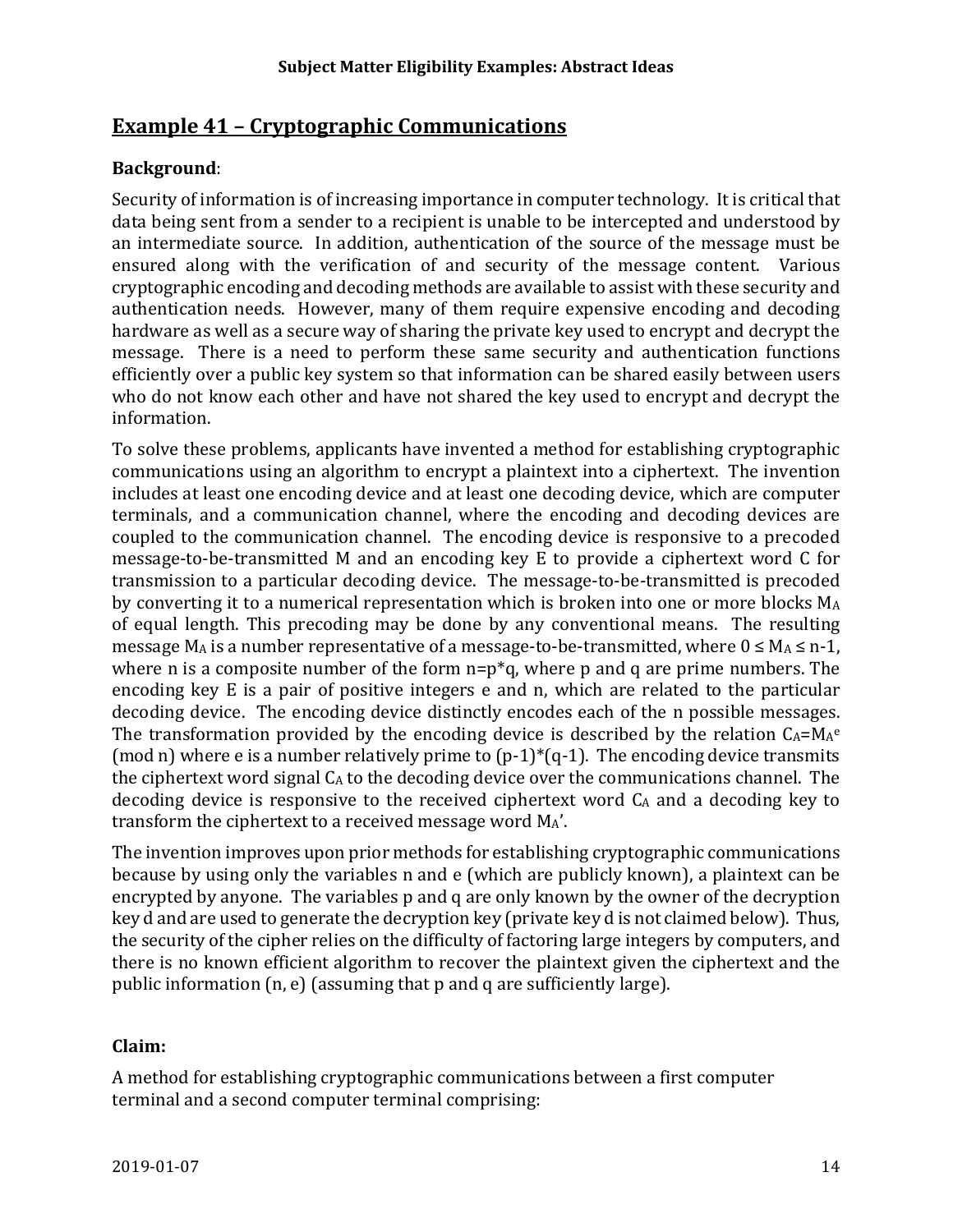receiving a plaintext word signal at the first computer terminal;

transforming the plaintext word signal to one or more message block word signals

M<sub>A</sub>:

encoding each of the message block word signals MA to produce a ciphertext word signal  $C_A$ , whereby  $C_A = M_A^e$  (mod n);

> where C<sub>A</sub> is a number representative of an encoded form of message word M<sub>A</sub>;

where  $M_A$  corresponds to a number representative of a message and  $0 \le M_A \le$ n-1;

where n is a composite number of the form  $n=p^*q$ ;

where p and q are prime numbers;

where e is a number relatively prime to  $(p-1)^*(q-1)$ ; and

transmitting the ciphertext word signal CA to the second computer terminal over a communication channel.

| <b>Step</b>                                                            | <b>Analysis</b>                                                                                                                                                                                                                                                                                                                                                                                                                                                                                                                                                                                                                                                                                                                                                                                                                              |
|------------------------------------------------------------------------|----------------------------------------------------------------------------------------------------------------------------------------------------------------------------------------------------------------------------------------------------------------------------------------------------------------------------------------------------------------------------------------------------------------------------------------------------------------------------------------------------------------------------------------------------------------------------------------------------------------------------------------------------------------------------------------------------------------------------------------------------------------------------------------------------------------------------------------------|
| 1: Statutory Category?                                                 | <b>Yes.</b> The claim recites a series of steps and, therefore, is a<br>process.                                                                                                                                                                                                                                                                                                                                                                                                                                                                                                                                                                                                                                                                                                                                                             |
| 2A - Prong 1: Judicial<br><b>Exception Recited?</b>                    | <b>Yes.</b> The claim recites a mathematical formula or calculation<br>that is used to encode each of the message block word signals<br>MA to produce a ciphertext word signal CA, whereby CA=MA <sup>e</sup><br>(mod n). Thus, the claim recites a mathematical concept. Note<br>that, in this example, the "encoding" step is determined to<br>recite a mathematical concept because the claim explicitly<br>recites a mathematical formula or calculation.                                                                                                                                                                                                                                                                                                                                                                                |
| $2A - Prong 2$ :<br>Integrated into a<br><b>Practical Application?</b> | <b>Yes.</b> The combination of additional elements in the claim<br>(receiving the plaintext word signal at the first computer<br>terminal, transforming the plaintext word signal to one or<br>message block word signals MA, and transmitting the encoded<br>ciphertext word signal CA to the second computer terminal over<br>a communication channel) integrates the exception into a<br>practical application. In particular, the combination of<br>additional elements use the mathematical formulas and<br>calculations in a specific manner that sufficiently limits the use<br>of the mathematical concepts to the practical application of<br>transmitting the ciphertext word signal to a computer terminal<br>over a communication channel. Thus, the mathematical<br>concepts are integrated into a process that secures private |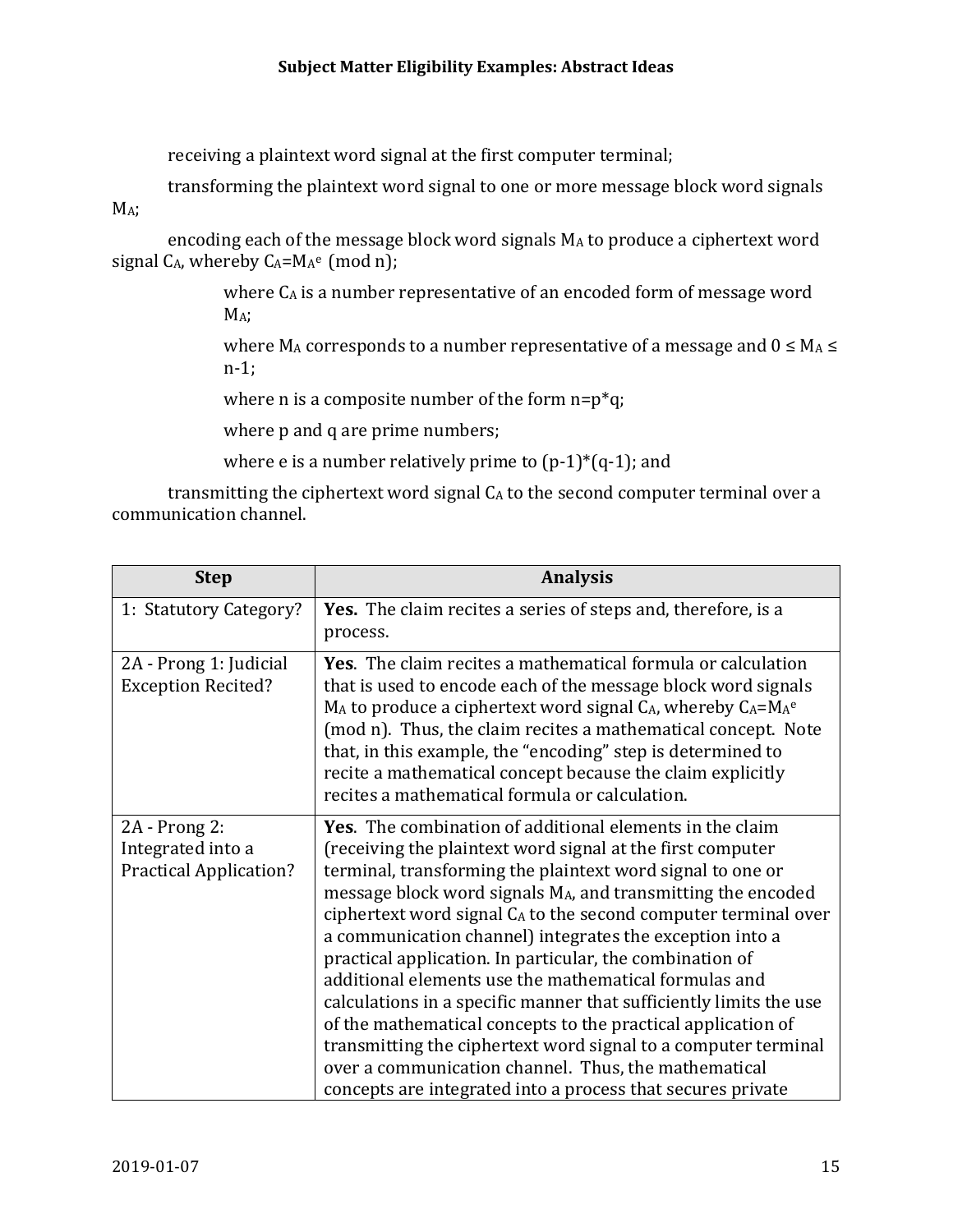|                                                    | network communications, so that a ciphertext word signal can<br>be transmitted between computers of people who do not know<br>each other or who have not shared a private key between them<br>in advance of the message being transmitted, where the<br>security of the cipher relies on the difficulty of factoring large<br>integers by computers. Thus, the claim is not directed to the<br>recited judicial exception, and the claim is eligible.                                                                      |
|----------------------------------------------------|----------------------------------------------------------------------------------------------------------------------------------------------------------------------------------------------------------------------------------------------------------------------------------------------------------------------------------------------------------------------------------------------------------------------------------------------------------------------------------------------------------------------------|
|                                                    | Note that well-understood, routine, conventional subject<br>matter can integrate an abstract idea into a practical<br>application. Thus, even though receiving a signal at a first<br>computer, transforming it and transmitting the transformed<br>signal to a second computer are described in the background as<br>being conventional, Step 2A - Prong 2 does not evaluate<br>whether the additional elements are conventional to determine<br>whether the abstract idea is integrated into a practical<br>application. |
| 2B: Claim provides an<br><b>Inventive Concept?</b> | $N/A$ .                                                                                                                                                                                                                                                                                                                                                                                                                                                                                                                    |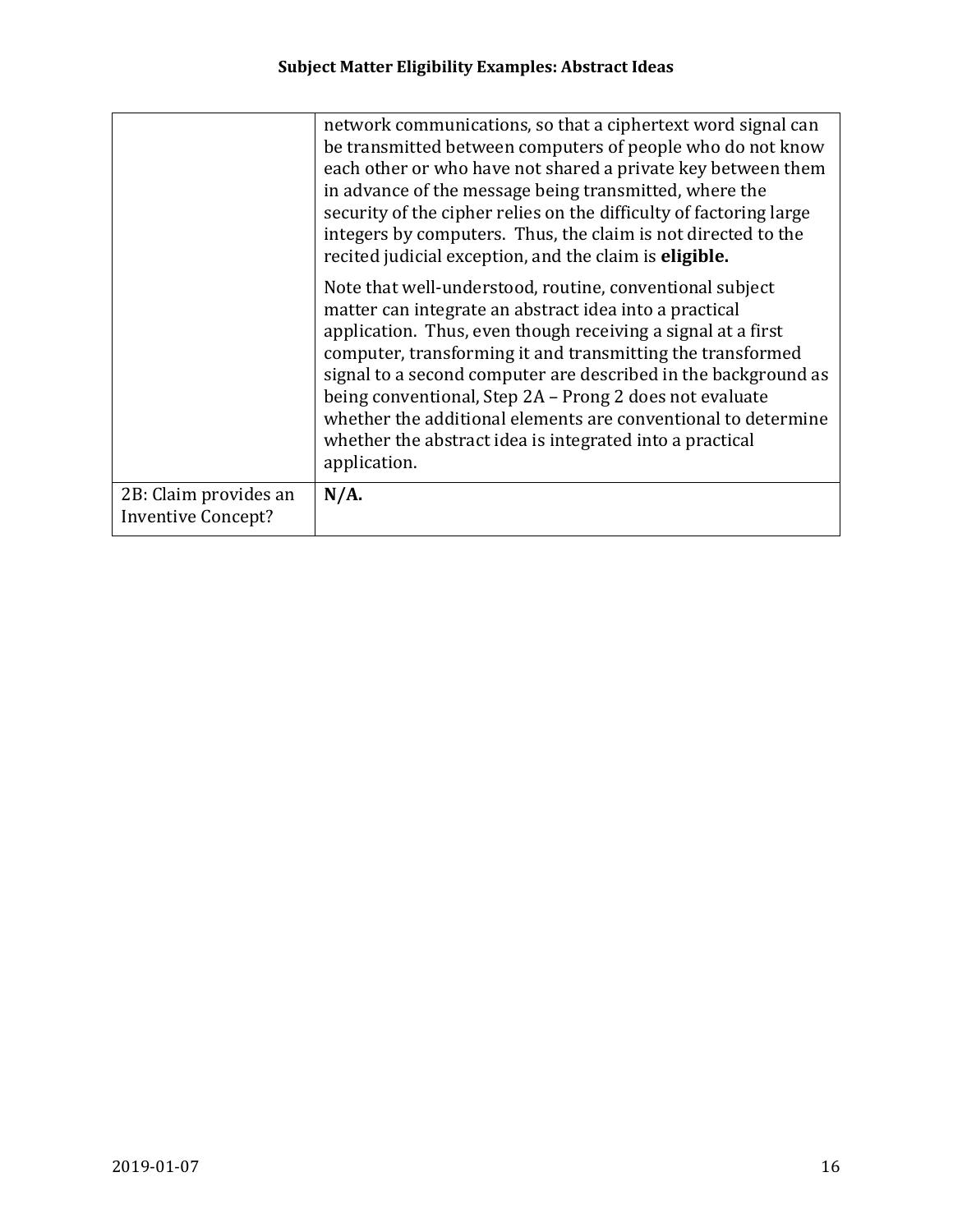# **Example 42 – Method for Transmission of Notifications When Medical Records Are Updated**

## **Background:**

Patients with chronic or undiagnosed illnesses often must visit several different medical providers for diagnosis and treatment. These physicians may be physically separate from each other and unaware of each other. During a visit, each medical provider records information about the patient's condition in their own local patient records. These records are often stored locally on a computer in a non-standard format selected by whichever hardware or software platform is in use in the medical provider's local office. It is difficult for medical providers to share updated information about a patient's condition with other health care providers using current patient management systems, due to the above challenges. This can lead to problems with managing prescriptions or having patients duplicate tests, for example. Currently, medical providers must continually monitor a patient's medical records for updated information, which is often-times incomplete since records in separate locations are not timely or readily-shared or cannot be consolidated due to format inconsistencies as well as physicians who are unaware that other physicians are also seeing the patient for varying reasons.

To solve this problem, applicant has invented a network-based patient management method that collects, converts and consolidates patient information from various physicians and health-care providers into a standardized format, stores it in network-based storage devices, and generates messages notifying health care providers or patients whenever that information is updated. The method provides a graphical user interface (GUI) by a content server, which is hardware or a combination of both hardware and software. A user, such as a health care provider or patient, is given remote access through the GUI to view or update information about a patient's medical condition using the user's own local device (e.g., a personal computer or wireless handheld device). When a user wants to update the records, the user can input the update in any format used by the user's local device. Whenever the patient information is updated, it will first be converted into the standardized format and then stored in the collection of medical records on one or more of the network-based storage devices. After the updated information about the patient's condition has been stored in the collection, the content server, which is connected to the network-based storage devices, immediately generates a message containing the updated information about the patient's condition. This message is transmitted in a standardized format over the computer network to all physicians and health-care providers that have access to the patient's information (*e.g.,* to a medical specialist to review the updated information about the patient's medical condition) so that all users can quickly be notified of any changes without having to manually look up or consolidate all of the providers' updates. This ensures that each of a group of health care providers is always given immediate notice and access to changes so they can readily adapt their own medical diagnostic and treatment strategy in accordance with other providers' actions. The message can be in the form of an email message, text message, or other type of message known in the art.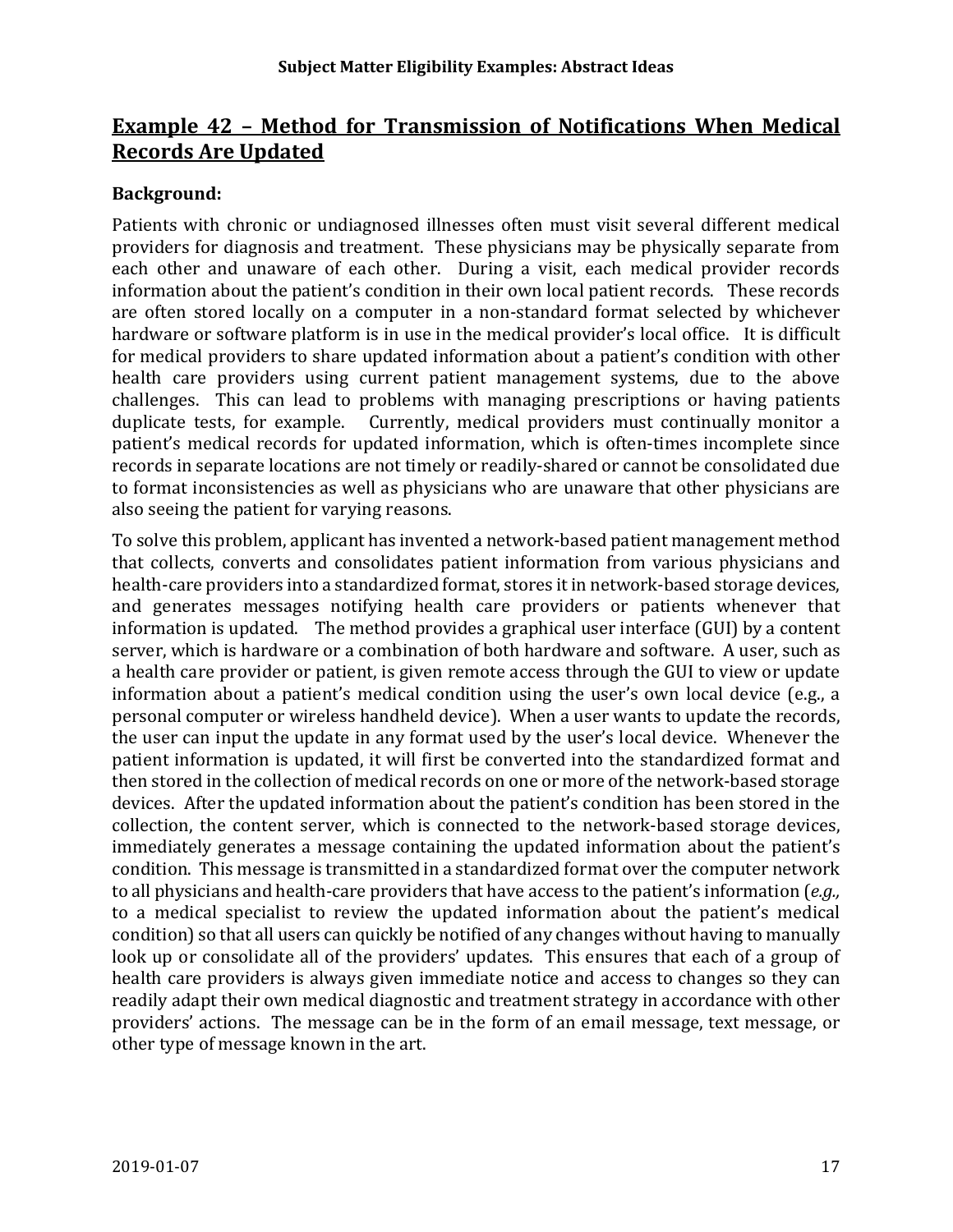## **Claim 1:**

A method comprising:

a) storing information in a standardized format about a patient's condition in a plurality of network-based non-transitory storage devices having a collection of medical records stored thereon;

b) providing remote access to users over a network so any one of the users can update the information about the patient's condition in the collection of medical records in real time through a graphical user interface, wherein the one of the users provides the updated information in a non-standardized format dependent on the hardware and software platform used by the one of the users;

c) converting, by a content server, the non-standardized updated information into the standardized format,

d) storing the standardized updated information about the patient's condition in the collection of medical records in the standardized format;

e) automatically generating a message containing the updated information about the patient's condition by the content server whenever updated information has been stored; and

f) transmitting the message to all of the users over the computer network in real time, so that each user has immediate access to up-to-date patient information.

| <b>Step</b>                                                     | <b>Analysis</b>                                                                                                                                                                                                                                                                                                                                                                                                                                                                                                                                                                                                                                                                                 |
|-----------------------------------------------------------------|-------------------------------------------------------------------------------------------------------------------------------------------------------------------------------------------------------------------------------------------------------------------------------------------------------------------------------------------------------------------------------------------------------------------------------------------------------------------------------------------------------------------------------------------------------------------------------------------------------------------------------------------------------------------------------------------------|
| Step 1: Statutory<br>Category?                                  | <b>Yes.</b> The claim recites a series of steps and, therefore, is a<br>process.                                                                                                                                                                                                                                                                                                                                                                                                                                                                                                                                                                                                                |
| Step 2A - Prong 1: Judicial<br><b>Exception Recited?</b>        | <b>Yes.</b> The claim as a whole recites a method of organizing<br>human activity. The claimed invention is a method that<br>allows for users to access patients' medical records and<br>receive updated patient information in real time from other<br>users which is a method of managing interactions between<br>people. Thus, the claim recites an abstract idea.                                                                                                                                                                                                                                                                                                                           |
| Step 2A-Prong 2:<br>Integrated into a Practical<br>Application? | <b>Yes.</b> The claim recites a combination of additional elements<br>including storing information, providing remote access over a<br>network, converting updated information that was input by a<br>user in a non-standardized form to a standardized format,<br>automatically generating a message whenever updated<br>information is stored, and transmitting the message to all of<br>the users. The claim as a whole integrates the method of<br>organizing human activity into a practical application.<br>Specifically, the additional elements recite a specific<br>improvement over prior art systems by allowing remote<br>users to share information in real time in a standardized |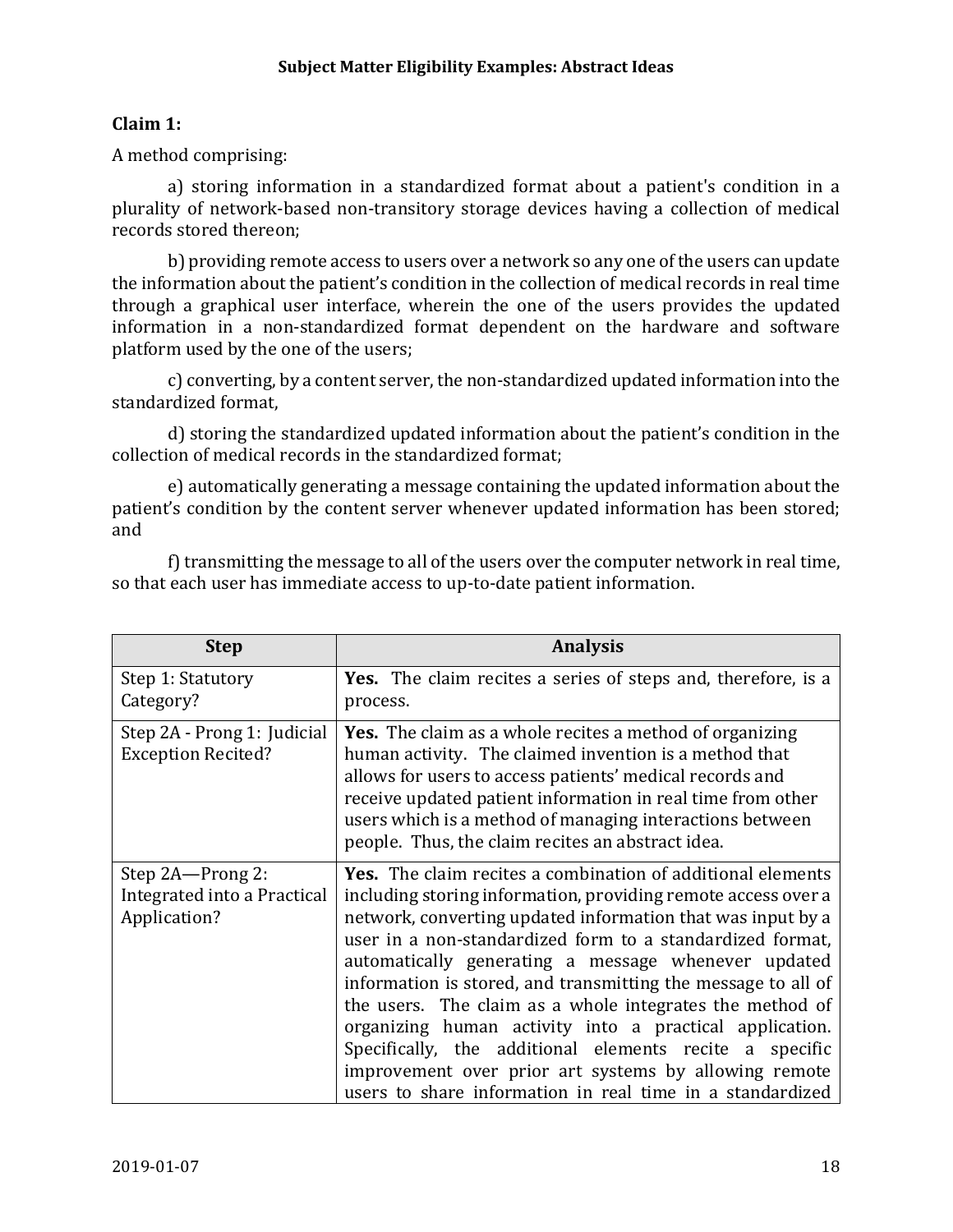|                                | format regardless of the format in which the information was<br>input by the user. Thus, the claim is <b>eligible</b> because it is not<br>directed to the recited judicial exception (abstract idea). |
|--------------------------------|--------------------------------------------------------------------------------------------------------------------------------------------------------------------------------------------------------|
| Step 2B: Inventive<br>Concept? | $N/A$ .                                                                                                                                                                                                |

## **Claim 2:**

A method comprising:

a) storing information about a patient's condition in a plurality of network-based non-transitory storage devices having a collection of medical records stored thereon;

b) providing access, by a content server, to users so that any one of the users can update the information about the patient's condition in the collection of medical records, and;

c) storing the updated information about the patient's condition in the collection of medical records in the plurality of network-based non-transitory storage devices.

| <b>Step</b>                                                     | <b>Analysis</b>                                                                                                                                                                                                                                                                                                                                                                                                                                                                                                                            |
|-----------------------------------------------------------------|--------------------------------------------------------------------------------------------------------------------------------------------------------------------------------------------------------------------------------------------------------------------------------------------------------------------------------------------------------------------------------------------------------------------------------------------------------------------------------------------------------------------------------------------|
| Step 1: Statutory<br>Category?                                  | Yes. The claim recites a series of steps and, therefore, is a<br>process.                                                                                                                                                                                                                                                                                                                                                                                                                                                                  |
| Step 2A - Prong 1: Judicial<br><b>Exception Recited?</b>        | Yes. The claim as a whole recites a method of organizing<br>human interactions. The claimed invention is a method that<br>allows for users to access and update patients' medical<br>records and store the updated information which is a<br>method of managing interactions between people. The mere<br>nominal recitation of a generic content server and generic<br>network-based storage devices does not take the claim out of<br>the methods of organizing human interactions grouping.<br>Thus, the claim recites an abstract idea. |
| Step 2A-Prong 2:<br>Integrated into a Practical<br>Application? | No. The claim as a whole merely describes how to generally<br>"apply" the concept of storing and updating patient<br>information in a computer environment.<br>The claimed<br>computer components are recited at a high level of generality<br>and are merely invoked as tools to perform an existing<br>medical records update process. Simply implementing the<br>abstract idea on a generic computer is not a practical<br>application of the abstract idea.                                                                            |
| Step 2B: Inventive<br>Concept?                                  | No. As noted previously, the claim as a whole merely<br>describes how to generally "apply" the concept of updating<br>medical records in a computer environment. Thus, even<br>when viewed as a whole, nothing in the claim adds                                                                                                                                                                                                                                                                                                           |